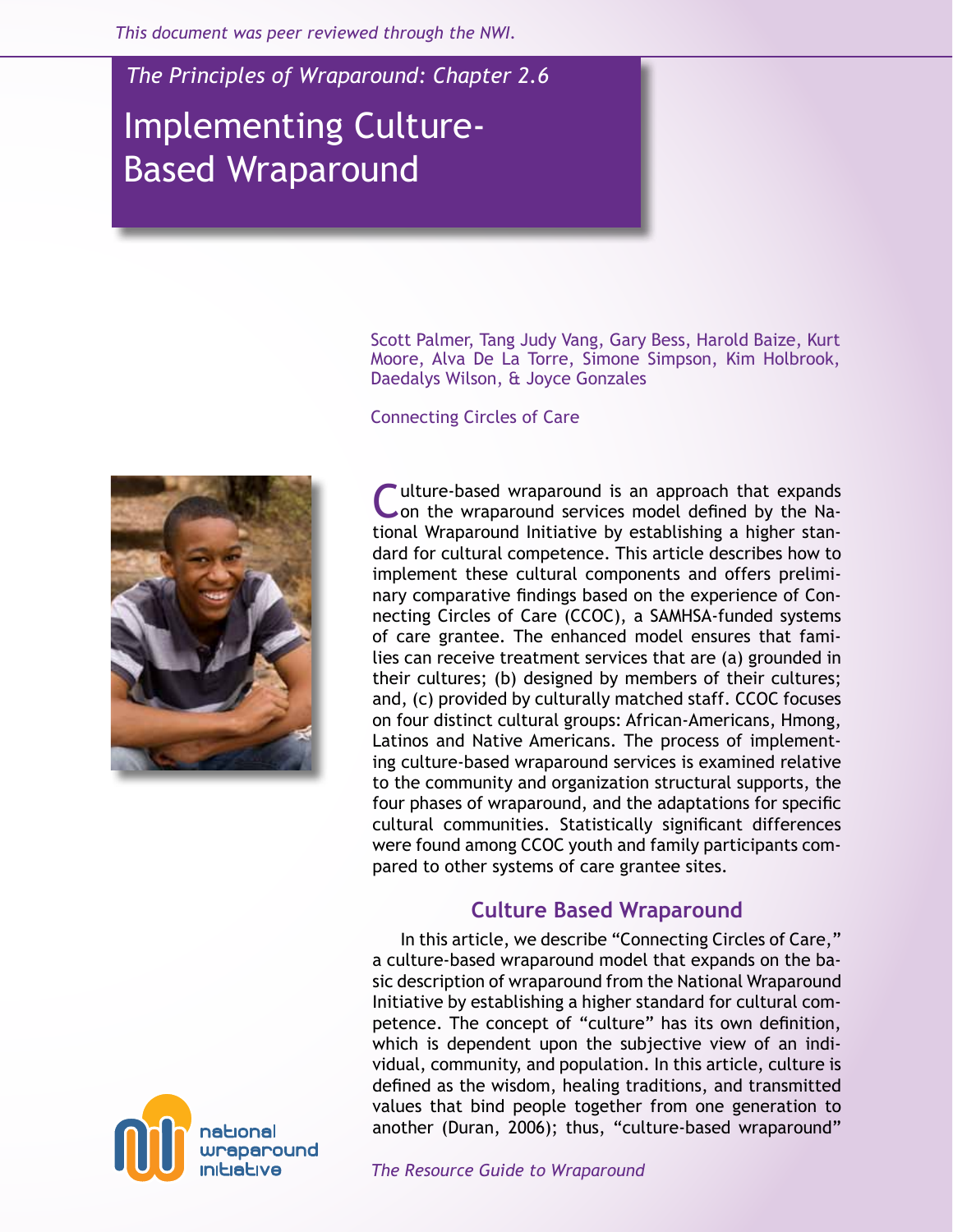aligns with the healing power of culture. Wraparound, as defined by the federal Substance Abuse and Mental Health Services Administration (SAMHSA), is a "unique set of community services and natural supports for a child/adolescent with serious emotional disturbances based on a definable planning process, individualized for the child and family to achieve a positive set of outcomes." Wraparound is a relational process of caring for youth that is designed to keep the family together, thus avoiding the risk of out-of-home placements. The wraparound planning process involves a community care team that consists of the youth, his/her natural support system (e.g., family members and friends), and formal supports (e.g., social workers, teachers, probation officers, and judges). The goal of the focused planning process is to help youth thrive and live harmoniously within their families and communities by respecting, honoring, and incorporating the families' cultures and spiritual belief systems into the wraparound process.

Wraparound embraces cultural competence as one of its 10 principles (Bruns, Walker, and al., 2004). This principle reads, "The wraparound process demonstrates respect for and builds on the values, preferences, beliefs, culture, and identity of the child/youth and family, and their community." Culture-based wraparound, as we propose to define it, distinguishes itself from the basic description of wraparound by setting higher standards for the cultural competence principle. For instance, in the basic description of wraparound, researchers and experts pose that by sharing a cultural identity with natural supports, family partners, treatment professionals, community-based organizations, and formal and informal supportive services, families may be more effectively served (Bruns, Walker, et al., 2004; Penn and Osher, 2008). Culture-based wraparound—as implemented by CCOC—is intended to build on this principle by affording specific mechanisms for achieving it, such as by allowing families the opportunity to select culturally and linguistically matched care team members, as well as culture-based services (i.e., Native American drumming group, Black Effective Parenting Group, or healing ceremonies led by a Hmong shaman). Additional examples of how CCOC extends basic expectations of cultural competence in wraparound are presented in Table I. It is important to note that many wraparound programs may use similar or other methods to exceed the basic standards of cultural competence, which reduces the differences presented in Table 1.

# **Connecting Circles of Care**

Connecting Circles of Care (CCOC) is a SAMHSA-funded, six-year systems of care initiative in a rural northern California community that emphasizes its culture-based focus. While wraparound programs are intended to adapt to specific local needs and goals (Walker, 2008), attention to cultural components is generally not as decidedly focused upon as in CCOC. CCOC started in response to a palpable concern that one in fifteen African-American and Native-American children in the county were being placed in group homes or foster care, while Latino-American and Hmong-American children were typically not receiving mental health services due to language and profound cultural differences that impeded their access to and engagement in treatment.

In 2000, a multiservice health center serving Native Americans received a SAMHSA Circles of Care grant to engage in a needs assessment and planning process to address emotional and behavioral needs among Native-American youth. The indepth planning process catalyzed local agencies to listen to the needs and wisdom of families and leaders from among other underserved populations. These cultural communities included African Americans, Native Americans, Latino Americans, and Hmong Americans. Members of each group reported common concerns about their ability to access and be well treated by youth and family service agencies. Issues included distrust of local law enforcement and child protective services agencies that were characterized as focused solely on removing children from their homes and placing them in institutional care, as well as mental health professionals who were perceived as (a) condescending and demeaning, (b) not trustworthy (e.g., assessments could lead to removing children from their families), and/or (c) not understanding of families' needs. Additionally, language translator services were seen as inaccurate, extremely cumbersome, and ineffective. Out of Circles of Care, a vision for a culture-based wraparound program emerged by combining the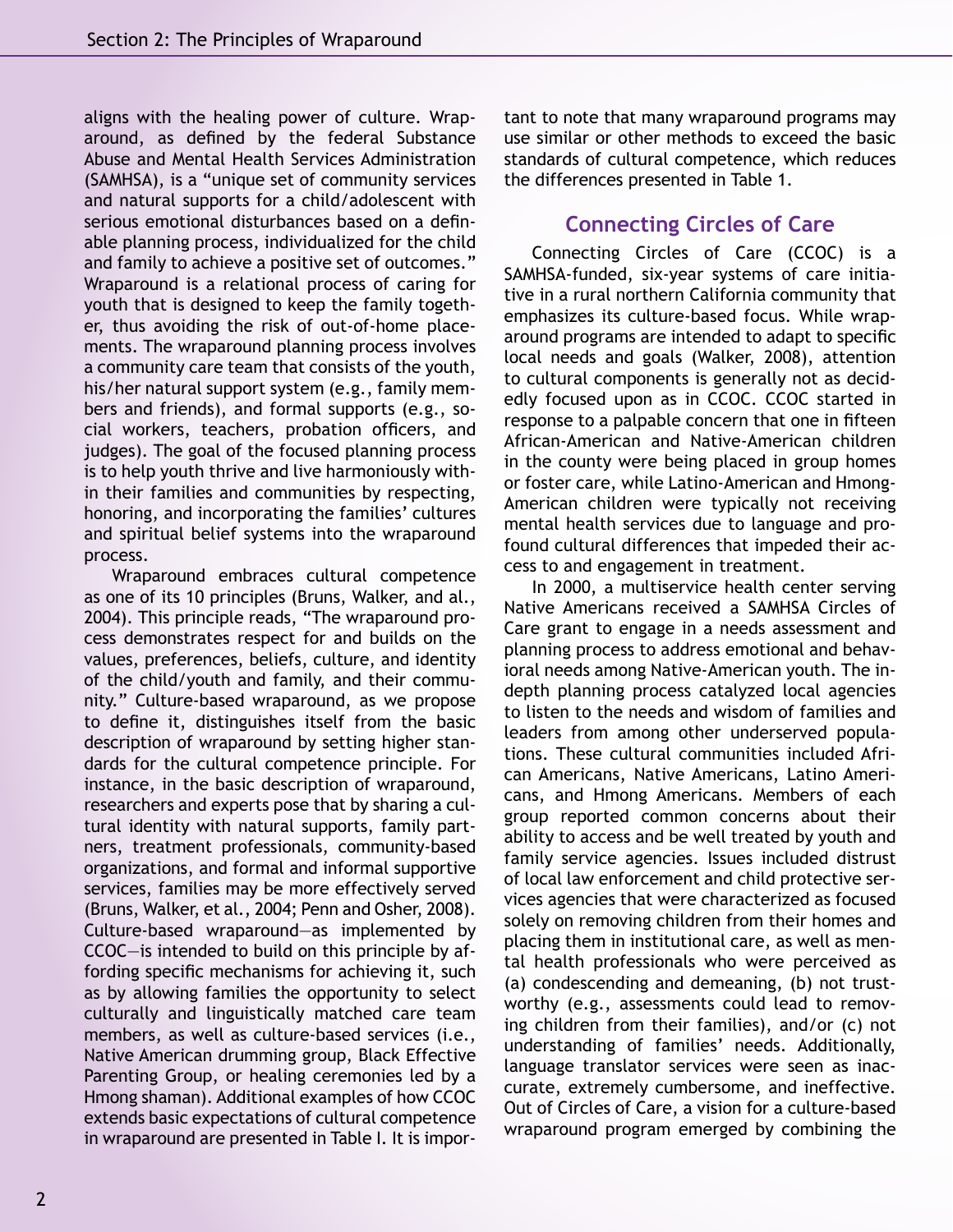wisdom of local cultural communities, the wraparound implementation research in tribal groups (Cross, et al., 2000), and the commitment from representatives of local agencies to retool their service models. The effort to achieve the culturebased wraparound vision was primarily funded by SAMHSA through its Systems of Care funding program, starting in 2005.

This article will present lessons learned in implementing culture-based wraparound at the organizational level using the six areas identified by the Community Supports for Wraparound Inventory (Walker, 2008). This will be followed by lessons learned regarding implementation of culture-based wraparound at the service delivery level across each of the four wraparound phases. Finally, we will discuss outcomes and implications of culture-based wraparound for youth and families. To better understand these issues, examples will be provided on how culture-based wraparound operates within specific cultures.

# **Creating the Organizational Context for Culture-Based Wraparound**

Families receiving services generally experience culture-based wraparound as a tapestry that interweaves culture with the 10 principles and

| <b>Wraparound with Cultural Competence</b>                                                                             | <b>Culture-Based Wraparound</b>                                                                                                                                                                           |
|------------------------------------------------------------------------------------------------------------------------|-----------------------------------------------------------------------------------------------------------------------------------------------------------------------------------------------------------|
| Integrates culture into wraparound                                                                                     | Integrates wraparound into the youth and family's cul-<br>ture                                                                                                                                            |
| Trains staff to respect and understand family view-<br>points and then adapt services to the culture                   | Staff are culturally matched and view the world through<br>the eyes of a family's culture                                                                                                                 |
| Trains staff in the principle of cultural competence<br>in 4-40 hours                                                  | Expertise in a particular culture requires decades of im-<br>mersion                                                                                                                                      |
| Focuses on culturally competent techniques of<br>staff to develop therapeutic relations                                | Realizes that a youth or family member's perceptions of,<br>and level of trust, for staff from different cultures may<br>impair relationship formation no matter how culturally<br>competent staff may be |
| Often does not offer youth and families the choice<br>to have culturally and linguistically matched pro-<br>fessionals | Offers youth and families the choice to have culturally<br>and linguistically matched professionals                                                                                                       |
| Translation with a qualified interpreter is consid-<br>ered sufficient                                                 | Fully bilingual staff provided to ensure that true mean-<br>ings are not lost and family members can emotionally<br>process easier in their first language                                                |
| Culture is often seen as a family's traditions and<br>ways of doing                                                    | Culture is seen as the wisdom, healing traditions, and<br>transmitted values that bind people from one generation<br>to another (family traditions are honored and valued,<br>but not seen as culture)    |
| Wraparound is accountable to families and local<br>agencies                                                            | Wraparound is accountable to families, cultural commu-<br>nities, cultural organizations, and local agencies                                                                                              |

# **Table 1: Expanding on the Cultural Competence of Basic Wraparound**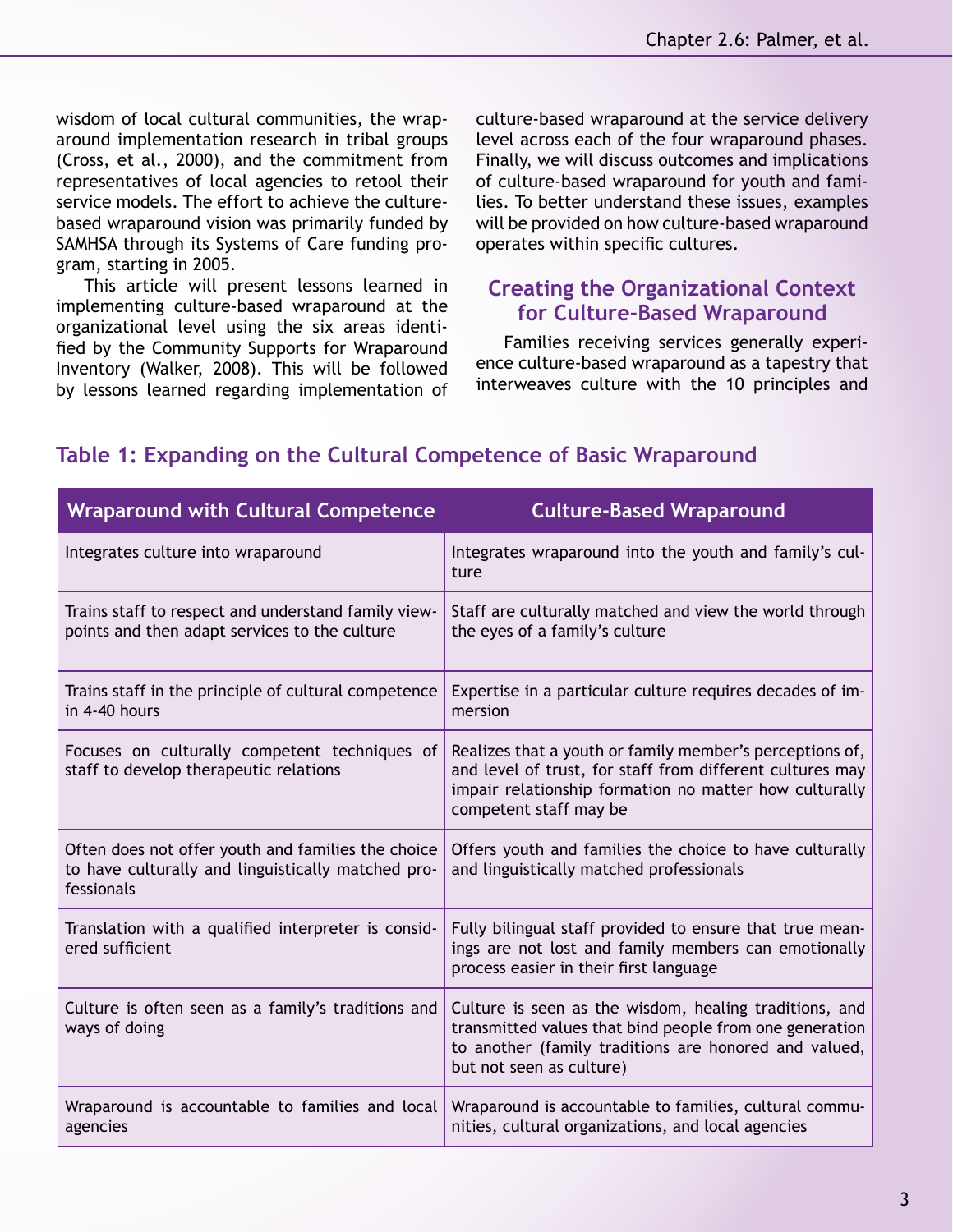four phases of wraparound. Their experiences, however, reflect the implementation of culturalbased processes and wraparound at the organizational level, which may or may not transfer to the client intervention level. Yet, successful wrap-



around requires transforming the organizational system to create a hospitable environment and culturally appropriate context to enable service delivery to families (Walker and Koroloff, 2007). Walker and Koroloff identified organization- and system-level conditions that foster wraparound implementation, and these were later grouped into six essential domains—community partnership, collaborative action, fiscal policies & sustainability, access to supports & services, human resource development & support, and accountability—that comprise the Community Supports for Wraparound Inventory (CSWI). The discussion that follows focuses on standards for implementing culture-based wraparound in each of the six domains.

## *Community Partnership*

CSWI defines community partnership as "Collective community ownership of and responsibility for wraparound which is characterized as collaboration among key stakeholder groups" (Walker, 2008b). Ensuring that all community voices are represented and heard can be a challenge. For instance, institutional and professionally trained stakeholders from education, mental health, probation, the courts, protective services, and /or welfare can eclipse the voices of representatives

from culturally diverse groups and youth and families.

Therefore, the first step toward ensuring that diverse stakeholders' voices are equally heard is the formation of a governance body and adjunct committees in which a minimum of one-half of the members are from the community members, families, and youth belonging to the culturally diverse populations targeted. In CCOC, this commitment to ensuring that family and youth have a meaningful voice in this process has led to each cultural group being represented on the governance body. This included an African-American minister as chair, a Native-American youth as co-chair, and the president of the leading Hmong organization as a parent partner. In an effort to be inclusive, CCOC also has translation services using wireless headsets that are available for public meetings, trainings, and for community events.

 In addition, the collaborating agencies need to ensure that other community-based cultural organizations are full partners. Community-based cultural organizations promote a culture-based emphasis within the program and thereby counteract the tendency of public agencies to carry on business as usual. As a show of commitment to these values, CCOC established a co-directorship whereby a public behavioral health agency and Native American agency each provided equal oversight for the CCOC initiative. While the former brought experience in launching large scale initiatives, the latter offered years of experience in designing services in response to the cultural needs of Native Americans, as well as the credibility needed to propagate trust among other cultural communities that theretofore had perceived themselves as being marginalized from mainstream services and resources.

#### *Collaborative Action*

Collaborative action is the practical steps that stakeholders take "to translate the wraparound philosophy into concrete policies, practices and achievements" (Walker, 2008b). Collaborative action between governmental agencies is often easier than between a governmental agency and non-traditional cultural groups and cultural organizations. When involving culturally diverse groups, leaders, family members, and organiza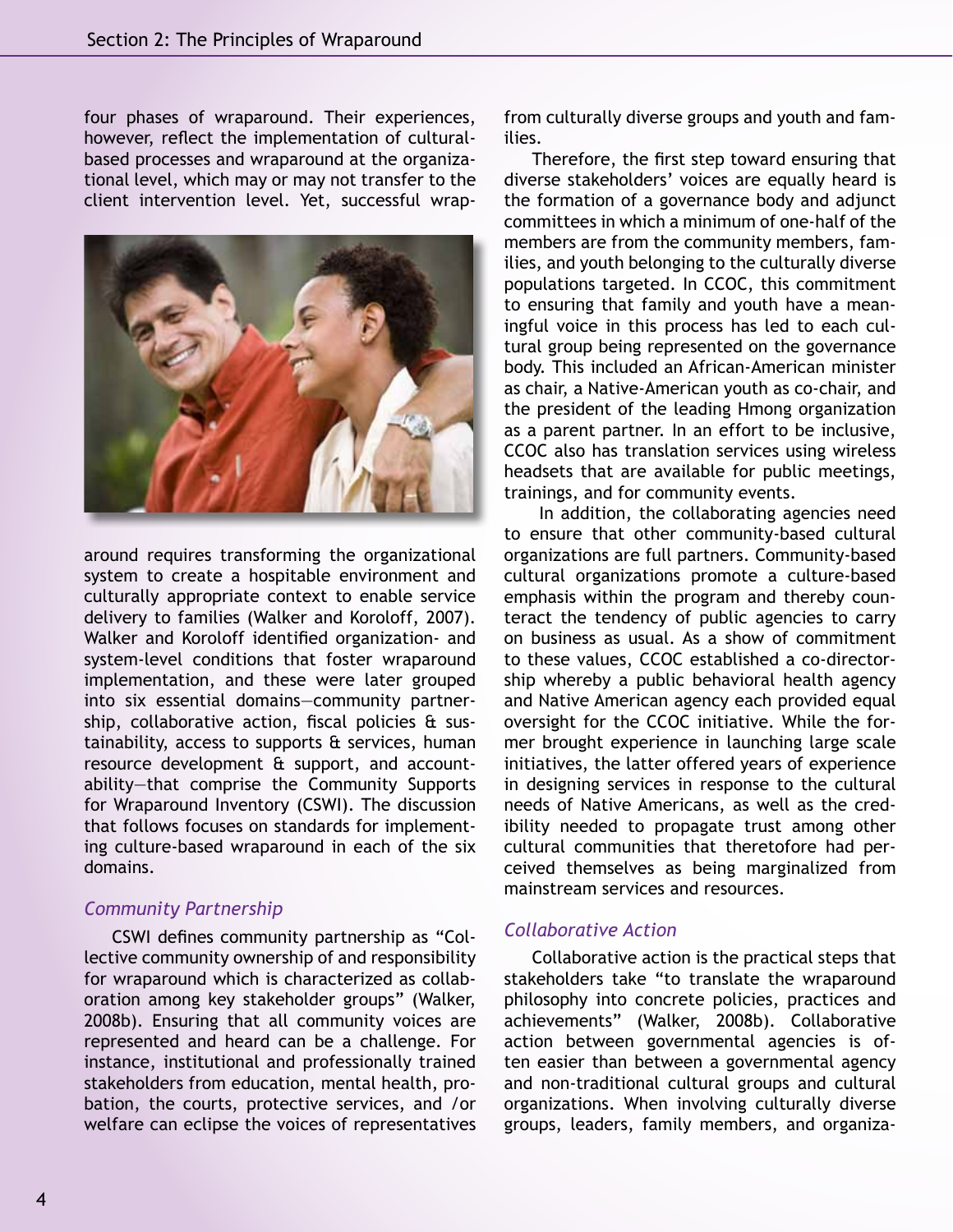tions, it can not be assumed that the representatives possess an understanding of public agency processes. It is thus important that people from governmental agencies meet with cultural group representatives so that institutional stereotypes are dispelled, a mutual understanding of how to satisfy cultural needs is fostered, and adherence to public policy regulations is maintained. Through this process, issues that might seem challenging at first—such as inviting cultural leaders to sit in on interviews and make recommendations on the hiring of agency staff—can become standard practice. Cultural leaders and families also need time to adequately acquaint agency leaders with their respective customs and traditions, as well as to orient other cultural groups to differing practices among partners. This will serve to ensure that the cultural groups' needs are effectively addressed, and that cross-cultural communication among agencies, among cultural groups and agencies, and among cultural groups, is standard practice. In short, these strategies collectively facilitate CCOC's ability to take collaborative action with the support of all stakeholders.

## *Fiscal Policies and Sustainability*

Fiscal policies and sustainability pertain to how the "community has developed fiscal strategies to meet the needs of children and methods to collect and use data on expenditures from wraparound-eligible children"(Walker, 2008b). To be culture-based in this area means that youth, families, staff members, and cultural leaders must have access to accurate, up-to-date financial information. More precisely, they need to actively participate in the making of financial decisions that affect budget expenditures, thus ensuring that funds are available for healing ceremonies and other cultural activities. This also means that sufficient dollars are set aside to make certain that service providers receiving CCOC funds receive training in culturally competent services and that funds are available to support internships in wraparound services or other activities that enhance short- and long-term sustainability of culture-based services. Supplemental funding may be required to sustain training and internships, along with the engagement of volunteer experts sometimes drawn from the target communities.

An important component of this process has been the CCOC family partner and youth empowerment specialist staff. Individuals occupying these positions have been certified in countysponsored training programs that permit them to bill Medicaid (Medi-Cal in California) to support their services. Moreover, a non-profit CCOC offshoot entity has been created to provide culturebased training outside of the service area as a revenue generation strategy for supporting local culture-based services, as well as for engaging in grant writing and other fundraising activities on behalf of CCOC.

#### *Access to Needed Supports and Services*

Access to needed supports and services indicates that the "community has developed mechanisms for ensuring access to the wraparound process and the services and supports that teams need to fully implement their plan" (Walker, 2008b).



In the culture-based wraparound model, CCOC families exercise choice over the services they receive, and may elect, for example, culturebased parent education; coping and social skills training for youth embedded in cultural activities;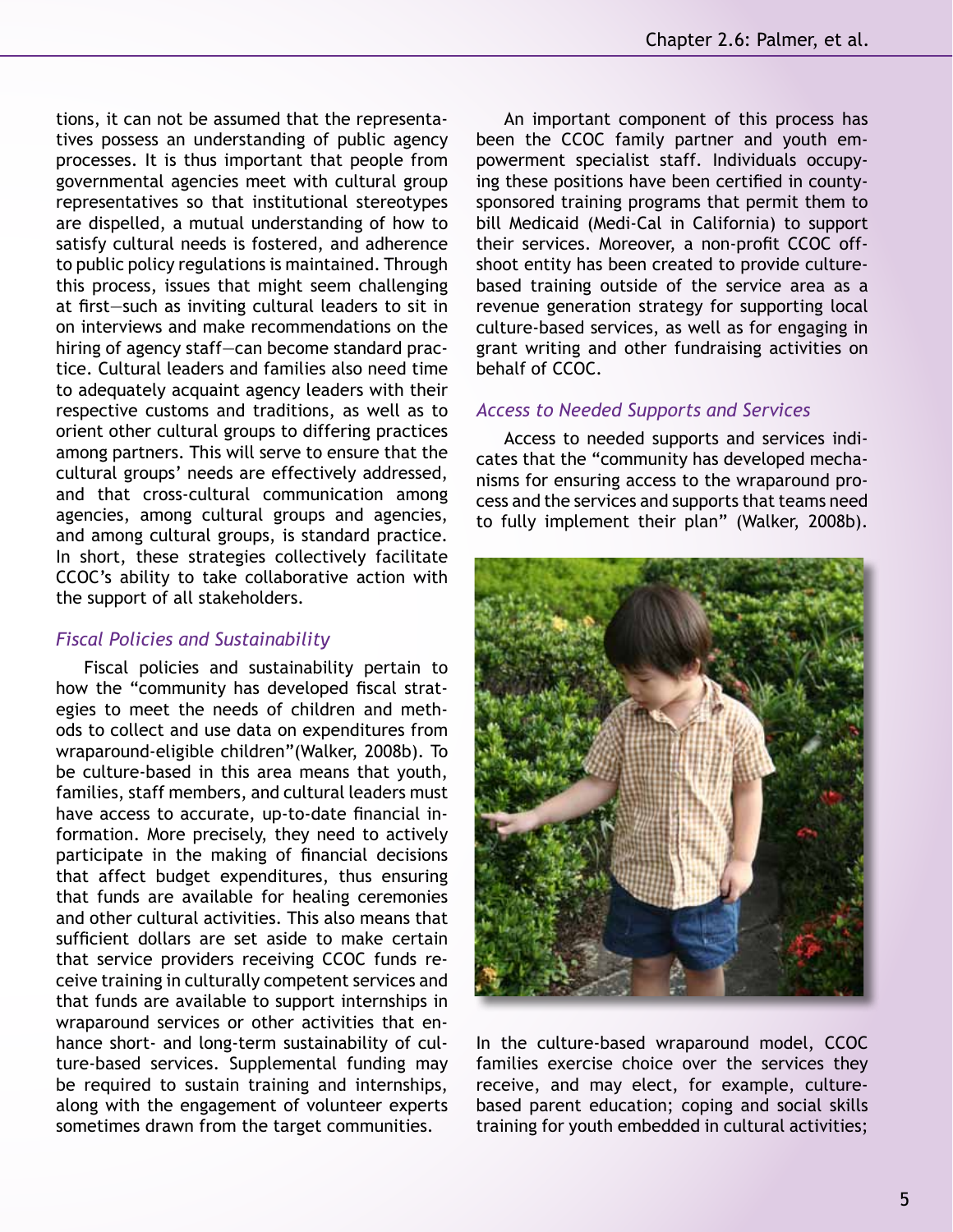and counseling from culturally and linguistically matched staff members. They may also request the use of flex funds for healing ceremonies and other cultural activities, as well as access to peer support from members of their cultural group. Additionally, it is important to have a cultural competence coordinator and a cultural competence subcommittee of the governance body to ensure that these types of services and supports are available, and that they address the needs of participants.

#### *Human Resource Development and Support*

Human resource development and support relates to how "the community supports wraparound and partner agency staff to work in a manner that allows full implementation of the wraparound model" (Walker, 2008). Culture-based wraparound requires the recruitment, hiring, and retention of culturally diverse staff so that families can have the choice of working with staff members who are of their culture. CCOC staff members from the local cultural communities report being naturally drawn to culture-based wraparound due to several factors: (a) their own culture is embraced, (b) clinical consultation and supervision is provided by culturally diverse supervisors, and (c) they can effectively serve their cultural communities. To obtain the best staff, it is important to have the cultural communities actively participate in the recruitment and hiring process. In this context, cultural matching is facilitated by having family members and leaders recruit prospective candidates from individuals whom they not only know, but also have observed helping youth and families in their community. Family members and cultural leaders also participate on the hiring panels.

In CCOC, this selection process has led to the hiring of several limited-English-speaking staff who are respected elders within their ethnic communities. They are among CCOC's most effective staff as they have the trust and respect of their community. In cultural groups where many members have recently arrived in the U.S., hiring younger, more fluent English-speaking staff members is often interpreted as a failure on the part of the agency to adequately embrace the cultural values and traditions of the ethnic group in question particularly since elders are often perceived as being most knowledgeable in these matters. Indeed, in some cultural groups it may be deemed culturally inappropriate to seek advice from a young adult rather than from a respected elder.

If it is not possible for a program to hire a member from a given culture, it is still imperative that members of that cultural community participate in the hiring process. This is because they bring penetrating insight into the process of identifying individuals who possess the requisite skills to work effectively in a particular cultural milieu. However, perhaps the best way to identify superior candidates for staff positions is through responses obtained from the following questions: (a) Do the cultural communities and families trust and respect the staff member? (b) Does the staff member understand and embrace the families and cultural community? (c) Does the staff member help families to achieve their goals while embracing their culture?

#### *Accountability*

Accountability pertains to the community having "implemented mechanisms to monitor wraparound fidelity, service quality, and outcomes, and to assess the quality and development of the overall wraparound effort."(Walker, 2008b) While at the service level, wraparound teams are clearly accountable to the family, at the organizational and system levels, it is important to clearly define to whom the wraparound program is accountable, and what data and other information will be used to determine whether programmatic, collaborative, managerial, and fiscal goals are reached. In culture-based wraparound, primary accountability is to the cultural communities, their leadership, and organizations that they represent. There is also accountability to funders and participating community-based group and agencies.

While collecting quantitative data that measures fidelity to culture-based services, the wraparound process, and treatment outcomes are important, this information is sometimes difficult to interpret due to the lack of normative data on specific population groups. Furthermore, many cultural groups' internal values are not easily captured quantitatively. Conducting interviews and focus groups with culturally diverse families, and involving cultural leaders in the interpretation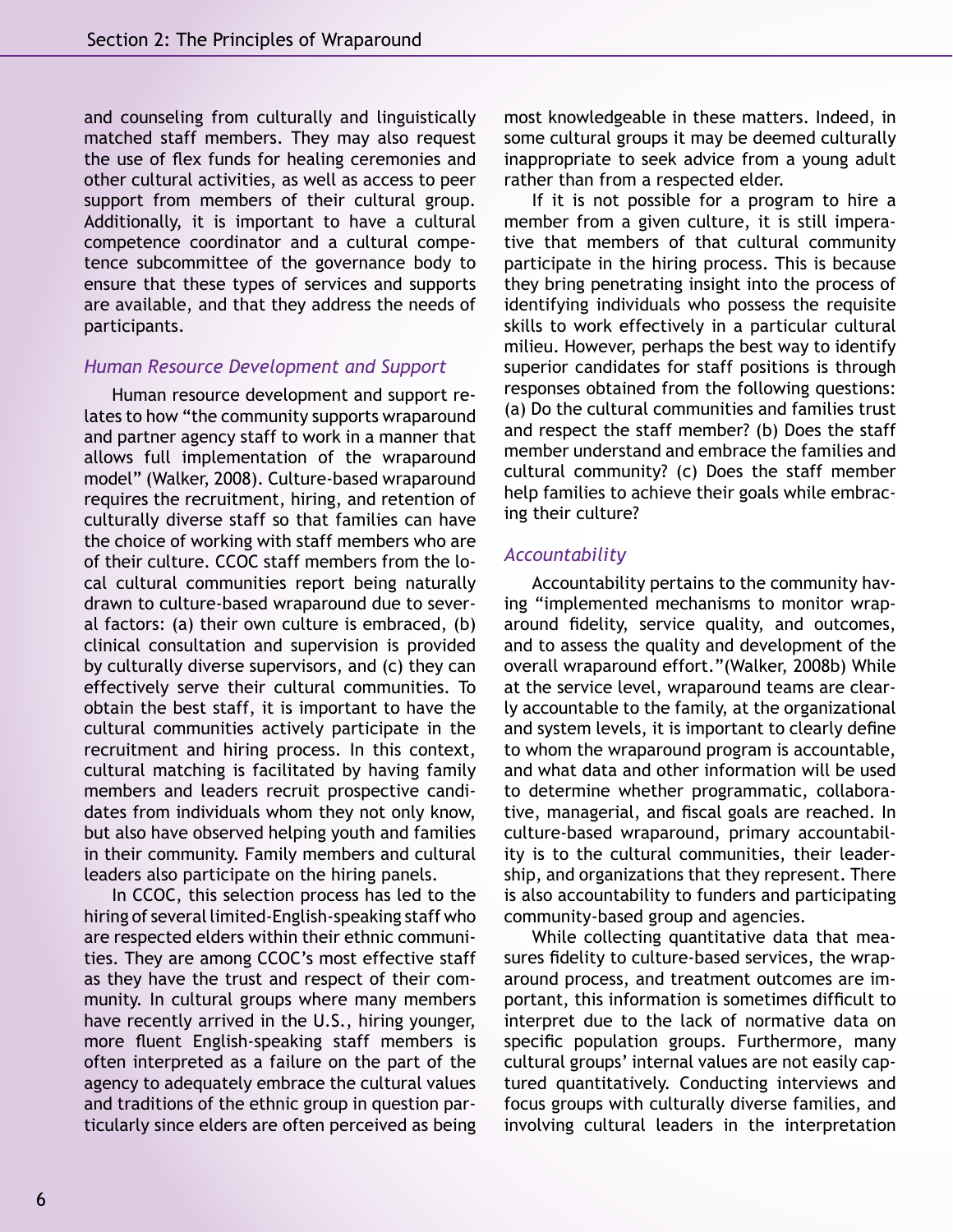of findings, are necessary steps to ensuring that cultural needs are being met. It is also of consequence to operationally define what is meant by cultural competence and culture-based processes, so that the project can assess for these elements within the context of continuous quality improvement (CQI). For example, if cultural competence is defined as the ability to interact effectively with people within a cultural context, it could be assumed that we will not see differences in outcomes across cultural groups, assuming that high quality wraparound is provided. Identifying culture-specific elements, however, and reviewing their implementation and client satisfaction, is important information for the CQI process.

# **Wraparound Phases**

The process of culture-based wraparound implements the four phases of wraparound—engagement, initial plan development, plan implementation, and transitioning; however, within each phase there is an enhanced focus on culture. The following discussion of the wraparound phases concentrates on explicating the context of culture and implementing culture-based processes at each phase.

#### *Phase One: Engagement Phase*

The engagement phase, lasting from one to two weeks, is characterized by wraparound staff meeting with the family to explain the wraparound process, hear the family's story, explore the family's cultural preferences and strengths, and identify informal supports (e.g., people who currently help the youth and family members to thrive) (Walker et al., 2004). Explaining the wraparound process to families from cultural communities is often easy to do as the wraparound approach reflects a way of caring for youth and families that has been practiced by indigenous cultures for thousands of years (Cross et al., 2000).

Referrals for culture-based wraparound preferably come from families requesting services after hearing about the program from a family member, friend, or cultural leader. When a family is referred by someone they trust, they often approach the program with greater trust than if they are referred by an arm of the criminal justice or social services systems (e.g., the courts, probation, or child protective services). Most families in CCOC self-refer based on an informal recommendation. Families referred by local agencies are often aware of the program since CCOC hires

family partners and professional members from local cultural communities. Most enrolled families in small communities are extended family members of at least one of the team members or have friends who know team members. Family members often make inquiries regarding wraparound team members in their own cultural community to determine whether these members are people whom they can trust and have the skills to help them. Therefore, it is important that every team member has the respect of the cultural community, and can act as a cultural liaison (i.e., a person who knows and understands the cul-

*Culture is defined as the wisdom, healing traditions, and transmitted values that bind people together from one generation to another (Duran, 2006); thus, "culture-based wraparound" aligns with the healing power of culture.* 

tural values, supports, and treatments available to community members, as well as the educational, mental health, and social service systems in the larger community).

A family's first contact with CCOC is generally with a family partner from their own culture. While each of the CCOC-employed family partners has gained expertise through having a youth that has struggled in school, at home, or in the community, he or she is also selected for having strong connections and effective leadership skills in their cultural group. Many wraparound programs have discovered that involving a family partner accelerates the trust-building and engagement process. CCOC staff has also observed that having the family partner culturally and linguistically matched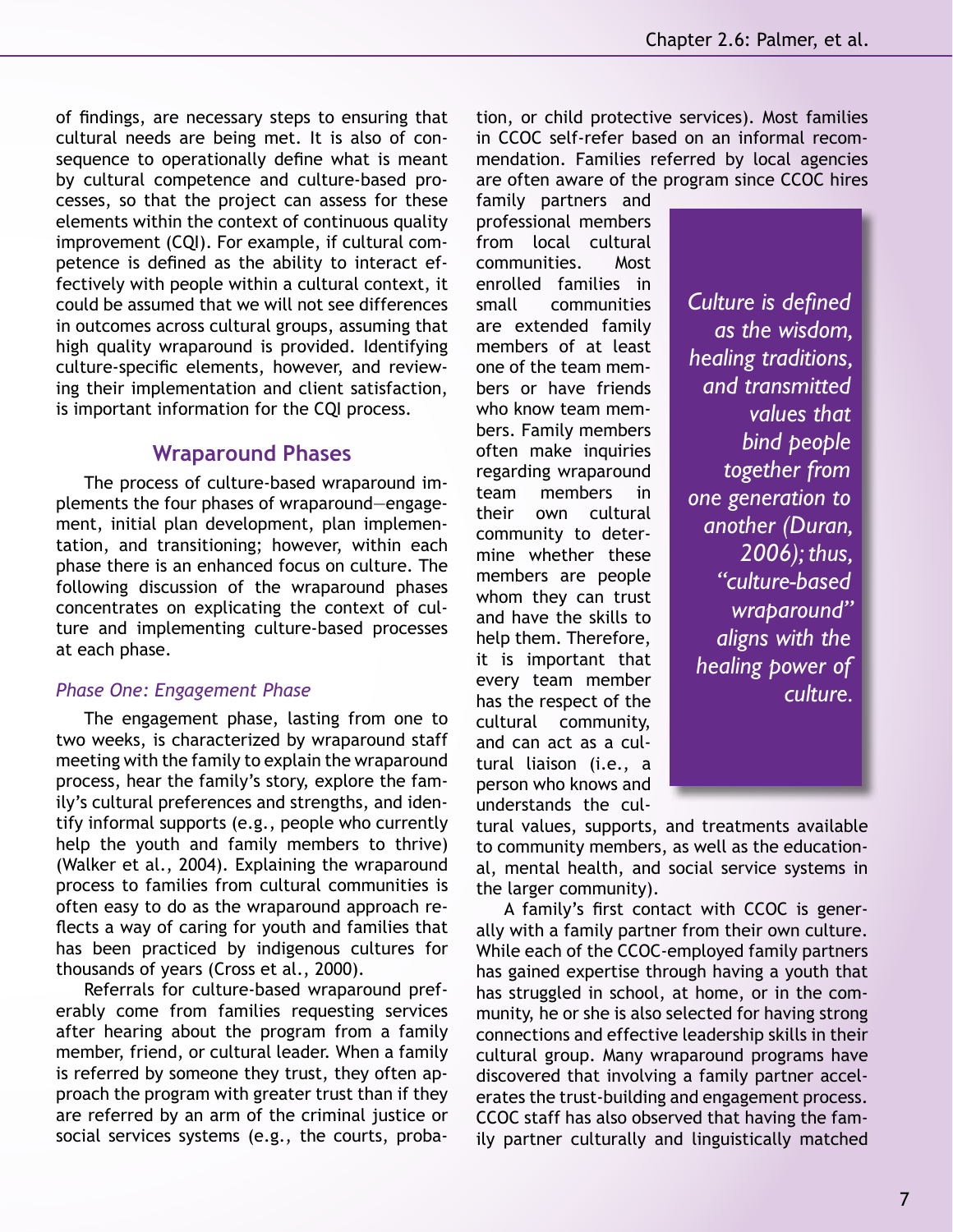to the family generally increases the speed and efficacy of trust building. Trust is exemplified when both families receiving services and CCOC team members refer to each other in such familial terms as brothers, sisters, and uncles when it is culturally appropriate. Cultural matching thus emphasizes the salient relational and trust processes that are crucial for success in the engagement phase. Cultural matching, however, does not preclude the need to discover and embrace each family's unique traditions and values that are not part of the cultural community.

CCOC's psychotherapy, family meetings, case management, counseling, parenting education, and social skills training are provided in the languages of the families -- primarily English, Hmong, and Spanish, but also available in Laotian, Mien, Thai, French, and Korean. This is because a range of potentially adverse dynamics may otherwise occur, which include: (a) information is often lost or distorted in translation; (b) services in English shift power from parents and elders to the English-speaking children (using children to translate creates family dysfunction as it increases the power of the child and often breaks cultural taboos where traditions have focused on deference and respect toward elders); (c) speaking in English for a limited-English speaker requires effort, particularly when speaking about complex and emotionally difficult problems, such as trauma, which is generally encoded and interpreted in a person's primary language and culture; and,(e) immigrant families feel further isolated and estranged from processes when translation is provided for them rather than for the English-only team members. Moreover, if psychiatric consultations or psychological evaluations are needed and the psychologist or psychiatrist is not fluent in the participant's native language, a bilingual/bi-cultural wrap-team member provides translation, including cultural information.

## *Phase Two: Initial Plan Development*

In this phase of culture-based wraparound, the family invites relatives, friends, culturallymatched CCOC staff (i.e., family partners, family support workers, and clinicians), church members, community members, probation officers, school teachers, and other supportive persons to form a wraparound team and create a family plan (plan of care). The wraparound team identifies the youth and family's strengths, challenges andvalues, and the influential people in their lives. Based on this information, the team produces a family vision, develops goals to actualize the vision, and establishes action steps and services to accomplish the goals. When services are needed to reach goals, implementing culture-based wraparound requires that families have the option of culture-based services. If these services are not readily available, they need to be created. Examples of services available in a successful culture-based wraparound program can be found in the services CCOC offers:

- Ability to select culturally-matched family partners, facilitators, and clinicians for targeted cultural communities (e.g., Native American, Latino American, Hmong American, and African American);
- Mental health, family partner, and youth coordinator services, as well as wraparound facilitation, are available in languages families understand (e.g., Hmong, Spanish, and English).
- Inclusion of cultural leaders within wraparound teams.
- Cultural-based parenting education groups (e.g., Positive Indian Parenting, Southeast Asian Parent Education, Los Niños Bien Educados, and Effective Black Parenting)
- Multicultural events that honor each culture through cultural performances and community convenings (the honor of one is the honor of all)
- Flex funds available for cultural and spiritual activities (e.g., shamans and healing ceremonies).
- Culturally based activities (e.g., weekly Native American youth drumming group).
- Multicultural youth program with youth staff hired from the local cultural communities, where youth staff serve as mentors devising activities that honor the local cultures.

# *Phase Three: Plan Implementation*

Phase three comprises the implementation of the family plan (plan of care). Family meetings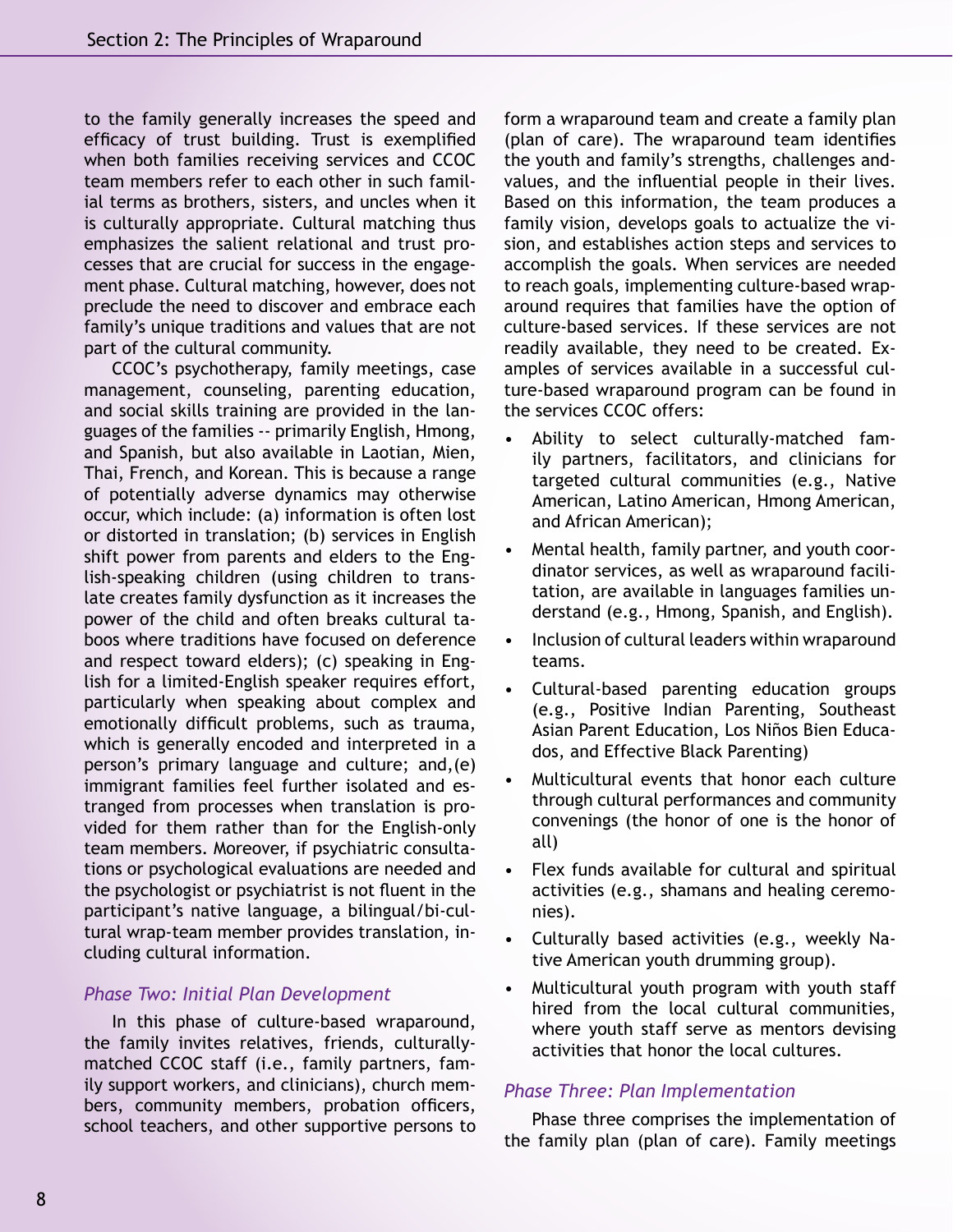focus on reviewing accomplishments, assessing whether the plan of care has worked, adjusting action steps for goals not being met, and assigning new tasks to team members (children and families included) to reach the family's vision (Walker et al., 2004). CCOC has observed that when the plan of care is achieved, family vision and goals are strongly associated with the youth's pride in his or her cultural background, appreciation for the contributions of elders, and development of a strong connection between family and culture. For instance, a Latino child who has refused to speak Spanish to his mother shows pride after seeing her lead Latino families and other CCOC families in cooking Latino foods. He begins speaking in Spanish and taking pride in his heritage, demonstrating dramatic improvements at school and stopping his gang activity. Another example is a Native American child participating in a drum group during which he receives positive feedback from Native-American elders and from leaders outside of the Native-American community. Embracing his culture and experiencing success lead to his achieving success both at school and at home.



#### *Phase 4: Transitioning*

During this phase, plans are made for a pur-

poseful transition from formal wraparound to a mix of formal and natural supports in the community (and, if appropriate, to services and supports in the adult system). It is important to note that the focus on transition is continual across all phases of the wraparound process in that preparation for transition is apparent even during the initial engagement activities (Walker et al., 2004), though it culminates in phase 4.

Successful transition requires a plan for the family to cope with stressors that occur after the formal wraparound process is no longer available. Though families have acquired problem-solving skills and learned how to work effectively as a team with their formal and natural supports, their skills have not been put to the test. Often, the most challenging and difficult task for transitioning families is to sustain formal and natural supports. Culture-based wraparound helps in building and sustaining community supports. CCOC helps families create a community by providing opportunities for families to develop friendships with other families in CCOC and the community (e.g., culturally-matched parenting groups, culturespecific parent education programs, multicultural youth activities, and multicultural family activities). Youth and families continue to participate in these activities even after successful graduation from CCOC, which helps to maintain cultural connections.

# **Integrating Wraparound into Different Cultures**

A youth and a family's difficulties may reflect the trauma that the family has experienced due to past or current racism, persecution, and oppression, as well as the state of balance and wellbeing within their local cultural community. Many families in CCOC discover that much of the disharmony and dysfunction in their lives are related to the trauma that their family members have endured for generations, as with Native Americans and African Americans. This perspective often liberates family members to release feelings of guilt, despair, stigma, and hopelessness as they realize their problems are not self-created. By studying the strengths and healing traditions from their culture, families find new pride in their culture and in their personal identity.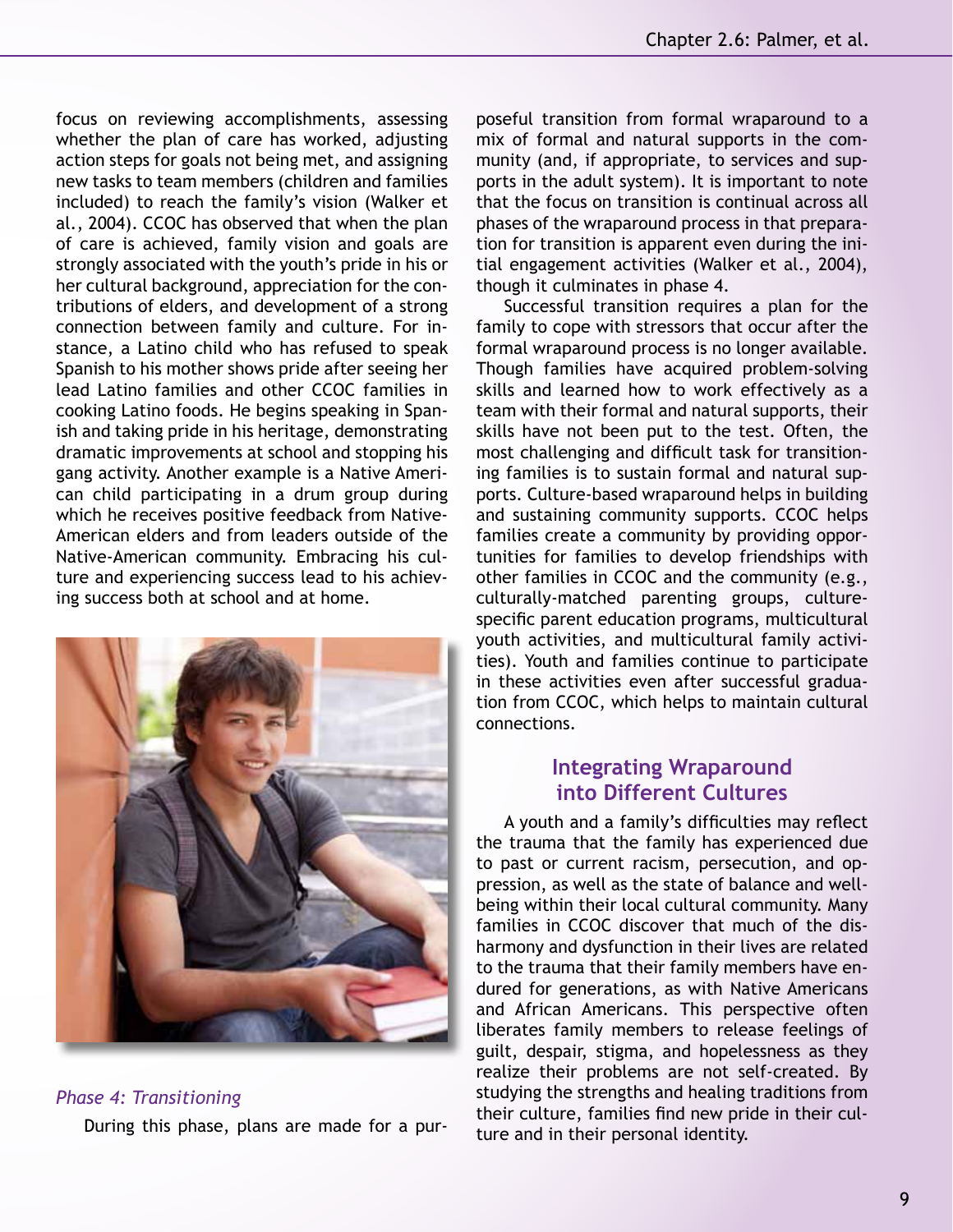Many of the families in CCOC have become isolated from their relatives, their cultural communities, and the general community. CCOC staff have observed that taking pride in their culture raises families' hope, confidence, and self-es-



teem, and also leads them to connect with others. Additionally, CCOC staff has found that cultural healing practices (e.g., seasonal and life-stage ceremonies) are often effective ways of healing and bringing balance to families. Successful implementation of culture-based wraparound requires that it is shaped by the specific needs of the cultural communities targeted by the program. CCOC staff members integrate wraparound services into the family's culture, rather than integrating the family's culture into wraparound. Examples of how CCOC implements culture-based wraparound services for Native American, Latino-American, African-American, and Hmong-American cultural communities are described in the following sections. While the following sections deal with CCOC's methods for tailoring its services to different cultures, this does not negate the fact that the wraparound principle of individualization demands that each family's traditions, values, and circumstances need to be explored, understood, and embraced, and used as the basis for that family's wraparound plan.

## *Native American Wraparound*

The CCOC Native American wraparound services occur on Maidu tribal lands, though most of these lands were confiscated years ago. Trauma

within the Maidu community is the result of various losses, including loss of homeland, spiritual practices (which were outlawed from 1883 to 1978), local Maidu language, federal tribal status, and family members who have been involuntarily taken away to federally-mandated boarding schools (where children were often severely abused) and to out-of-home placements through adoption or foster care. Cumulatively and individually, these losses have led many individuals and their families to develop coping mechanisms, some of which are harmful, such as alcohol and other substance abuse, antisocial behaviors stemming from distrust and fear of the dominant society, and lateral oppression (family members act out the violence and oppression they have received on other family members). Such responses have contributed to medical problems (e.g., diabetes, high blood pressure, and obesity), mental health issues, and other socioeconomic difficulties ranging from poverty to limited social connections (Duran, 2006). In turn, these issues lead to disharmony, or imbalance within the "sacred circle." Dave Chief from the Oglala Lakota Tribe explains the "sacred circle":

*The Circle has healing power. In the Circle, we are all equal. When in the Circle, no one is in front of you. No one is behind you. No one is above you. No one is below you. The Sacred Circle is designed to create unity. The Hoop of Life is also a circle. On this hoop there is a place for every species, every race, every tree and every plant. It is this completeness of Life that must be respected in order to bring about health on this planet.*

Healthy relationships complete the sacred circle, bringing unity, harmony, and balance. Maidu basket makers, for instance, are renowned for using plants to weave baskets capable of holding water. Basket weavers begin by creating strong, balanced circular weaves using materials necessary for the basket's purpose. In this manner of creation, they gather the best materials for their endeavor, using them to create a balanced, secure basket.

Native American wraparound works similarly in helping families become part of the sacred circle. Healing often involves the family and natu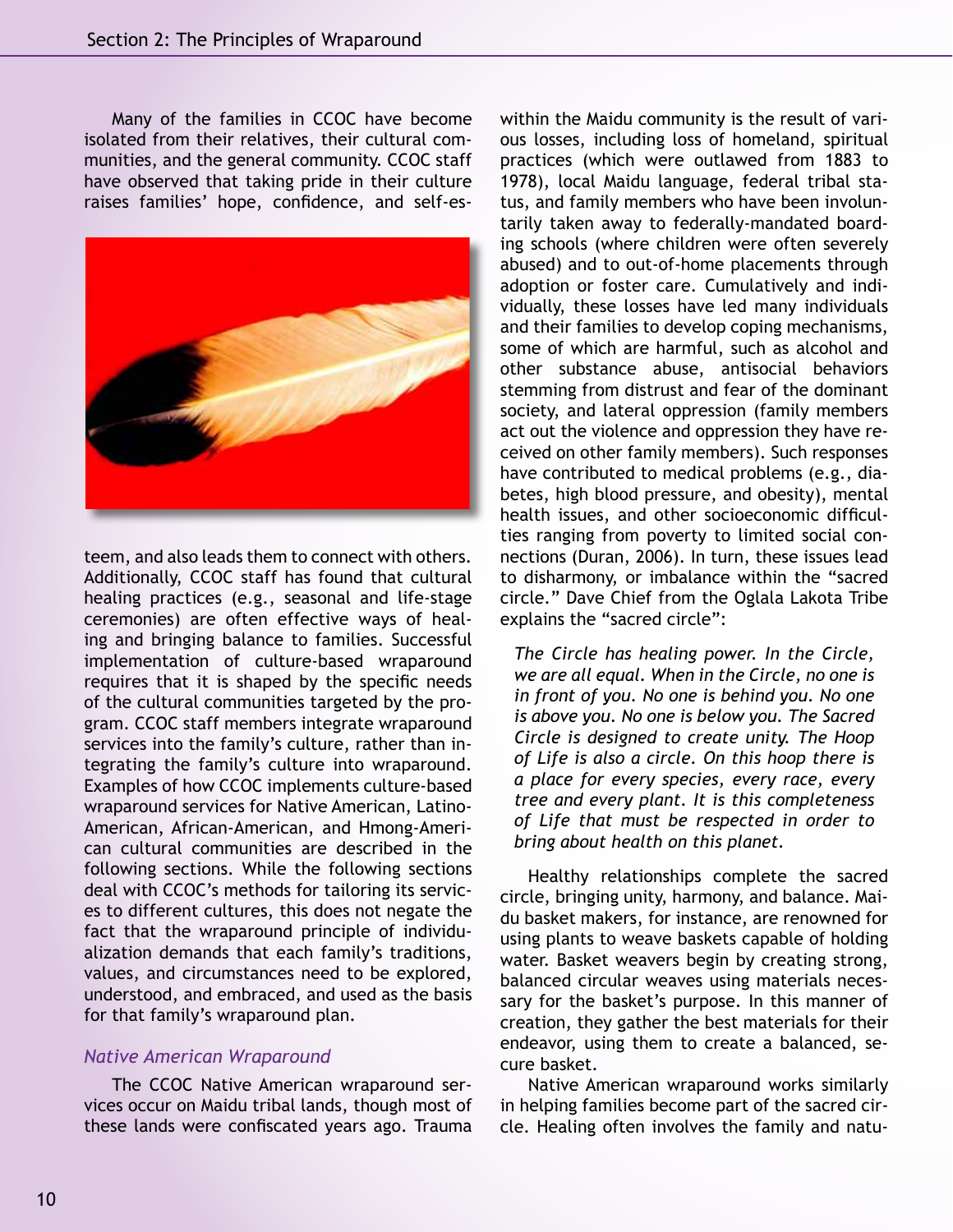ral supports reconnecting to cultural traditions. Outdoor activities are important to help the youth and family connect to the sacred circle. The circle becomes stronger as extended family members are added. Elders mentor the children and connect the children to the natural world. This circle is connected to other circles, such as family gatherings, powwows, ceremonies, dances, and holistic healing celebrations. The family can also connect to concentric circles of the larger community (i.e., local schools and other cultural groups). In this way, a child and family learn to live harmoniously, engulfed by a dynamic sacred circle. Maidu and Native Americans' emphasis on cultural traditions thus serve as sources of strength and motivation, and also as the wellspring from which healing unfolds.

## *Hmong Wraparound*

The Hmong are a subgroup of Asian descent with no country of origin, but are known as strong and collective mountain tribesmen who have forcefully fought their way to become free from slavery and warfare (Yang, 1995). After the fall of Saigon, many Hmong escaped Laos due to fear of prosecution because they had assisted the U.S. during the Vietnam War, and more than one million resettled in the U.S. between 1975 and 2004. Many faced trauma, torture, rape and starvation in Laos or in refugee camps prior to leaving Southeast Asia. Due to these experiences, the Hmong community suffers from high rates of mental health disorders that include posttraumatic stress disorder, anxiety, and depression, among others (University of California Irvine Southeast Asian Archive, 1999). The Hmong's transition from a simple agrarian lifestyle based on strong cultural traditions to the fast-paced, technological industry of western culture has resulted in significant cultural adjustment issues among this population, and especially the elders (Mouanoutoua and Brown, 1995).

The Hmong culture has strong traditions that value family and clan leadership (Yang, 1995). Accordingly, it is essential to develop a strong relationship with elders and culturally competent agencies in the service area. For instance, CCOC responded to the needs of the Hmong mental health community by embracing the values and garnering respect of Hmong elders. CCOC hired an elder to be the Hmong team's family partner in recognition that this position needs to be trusted among community members so as to provide credible cultural expertise and guidance for implementing Hmong wraparound services. To additionally enhance its rapport with the Hmong community, CCOC developed a support network with the only Hmong family services agency in the region. This linkage provided the Hmong services team with cultural consultation on difficulty cases and assistance for families

*CCOC's approach ensures consistently incorporated culturally competent services that are effective in reducing clinical problems in youth.*

in obtaining bi-cultural parenting education, English as a second language classes, and assistance with accessing social services.

Another important component of the program is the integration of cultural traditions and healing practices into the client's mental health treatment, and the education of allied providers regarding these practices. For example, the Hmong team has utilized a Hmong Shaman/Shawoman in treating mental health difficulties through hand tying and soul calling ceremonies. And, CCOC's Hmong staff has been instrumental in educating school personnel and medical providers about Hmong cultural healing practices.

## *Latino-American Wraparound*

"La familia" and "la comunidad," which means family and community, are central elements of the Latino culture, which includes its language (Spanish or Indian dialect), traditions, folklores/mythology, music, food and religious or spiritual affiliation; all of which are fundamental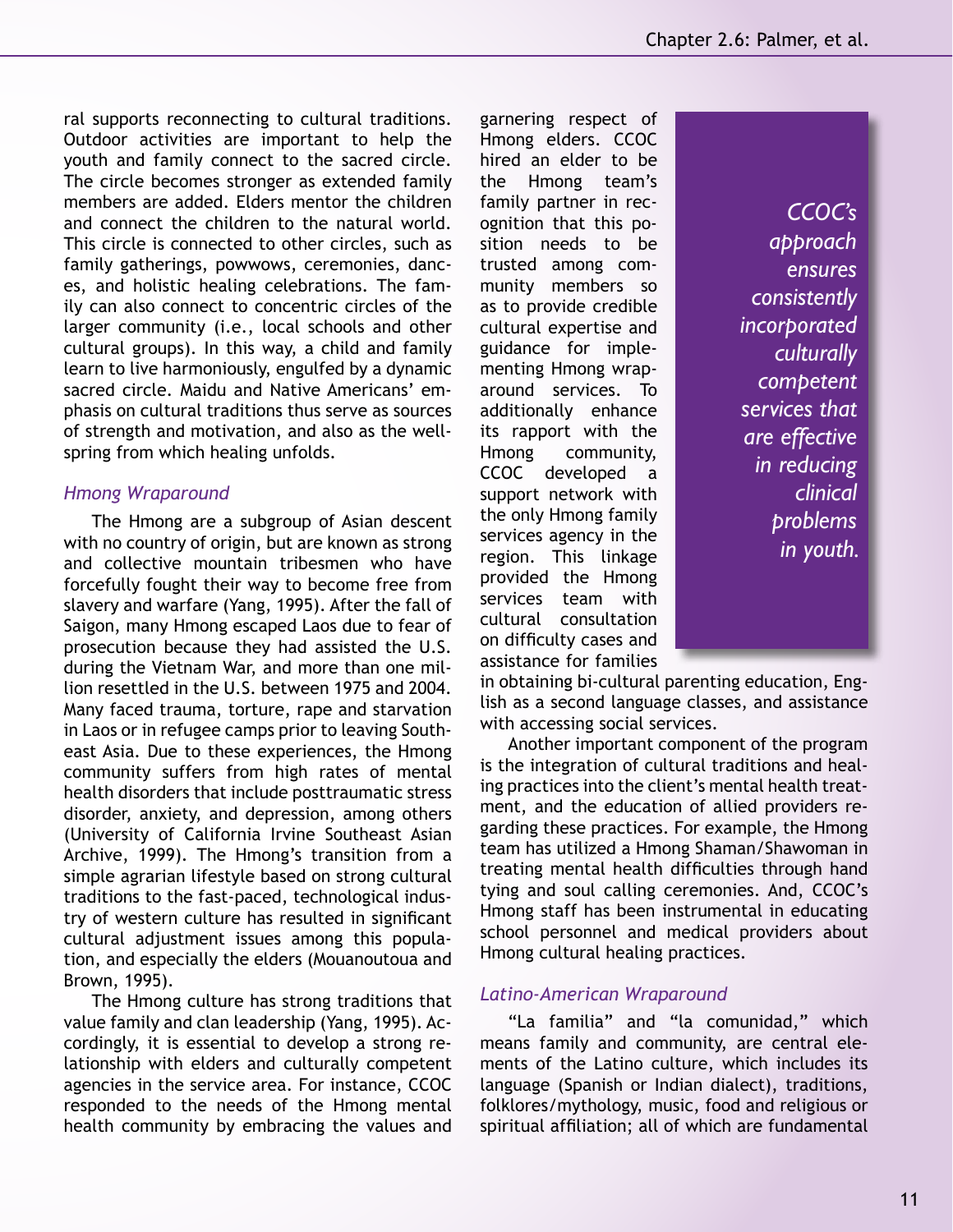for family norms to be transmitted from one generation to the next. The Latino families served by CCOC are predominately from family systems that have ceased to bond and prosper due to assimilation, acculturation, severe trauma associated with violence in the home, strict male patriarchy (machismo), ongoing immigration-related legal issues, and traumatic deportation history. Although migration experiences to the U.S. may be similar, each family has its own story that often reflects painful generational traumas. Situations leading to immigration from Mexico and Central America include poverty, political persecution, drug cartel wars, the hope of a better future for children, and limited job opportunities. When Latino families experience mental health problems or alcohol and substance abuse issues, or engage in gang behaviors or experience violence within the home, the result can be shame and embarrassment for family members, ostracism from their religious community, and the fracturing of the family system.

CCOC assists Latino youth and families to integrate the past with the present, to reclaim their heritage, and redefine family roles with a positive, strength-based approach. There may be monolingual Spanish-speaking parents trying to communicate with their first generation Englishspeaking child who speaks and understands limited Spanish. Although parents are often proud to say that their child speaks English, they are grieved over the communication difficulties this creates in the family system and over the way it impedes cultural bonding within the family and community. There is a severe level of segregation in these family systems between the parents and children, a deep level of denial, and often resignation that the fracturing of the Latino family system is necessary to achieve the American dream. CCOC wraparound works with each family and incorporates Latino folklore/mythology, traditions, food, music, and religious or spiritual affiliation to help define what la familia and la comunidad means to them. CCOC also helps families focus on reclaiming their mental health, family unity, and cultural pride. One of the simplest, and yet most effective interventions is having la familia sit together for a meal and start the integration of the past (family stories, folklore/mythology) with the present (education and opportunity).

Integrating la comunidad is also vital for

the healing of the family, as well as creating or strengthening support systems for each family. La comunidad is often inclusive of the extended family, including individuals who are not blood relatives (i.e., godparents, religious or spiritual community members, neighbors or friends from the same country of origin). They offer important emotional and cultural support systems for the family. CCOC strives to create within each family the opportunity to develop new traditions, to preserve traditions, to pay respect to past generations, to instill cultural pride, to promote emotional well-being, and to find a balance between the new and the old ways so that the Latino family system experiences la comunidad and la familia.

## *African-American Wraparound*

Most African-American community members in the region are descendants of Africans who were forcibly removed from their homeland and enslaved in America. Many African Americans experienced forced separation of family members in slavery. After the civil war Black Codes and Jim Crow laws continued to break up African-American families. Many African-American families came to northern California for the assurance of good jobs associated with public construction projects, with the State promising an economic boom for the region. Unfortunately, this economic boom did not materialize and the African-American families that located for employment were left without local jobs. Many leaders and gifted members of the community moved again for higher paying jobs in other areas, separating families and relegating those remaining into poverty. Many local African-American families have for generations been subject to trauma, led disrupted family lives and struggled with low paying dead-end jobs. The experience of racial discrimination—actual or perceived—leads to lower levels of mastery and higher levels of psychological distress (Broman, Mavaddat, & Hsu, 2000). Some males respond to trauma and other stressors through aggressive and angry behaviors towards self and others or by using drugs. Amid difficulties of coping, and with bouts of anger, some males engage in illegal behaviors for which they are apprehended and incarcerated, further fracturing the African-American family.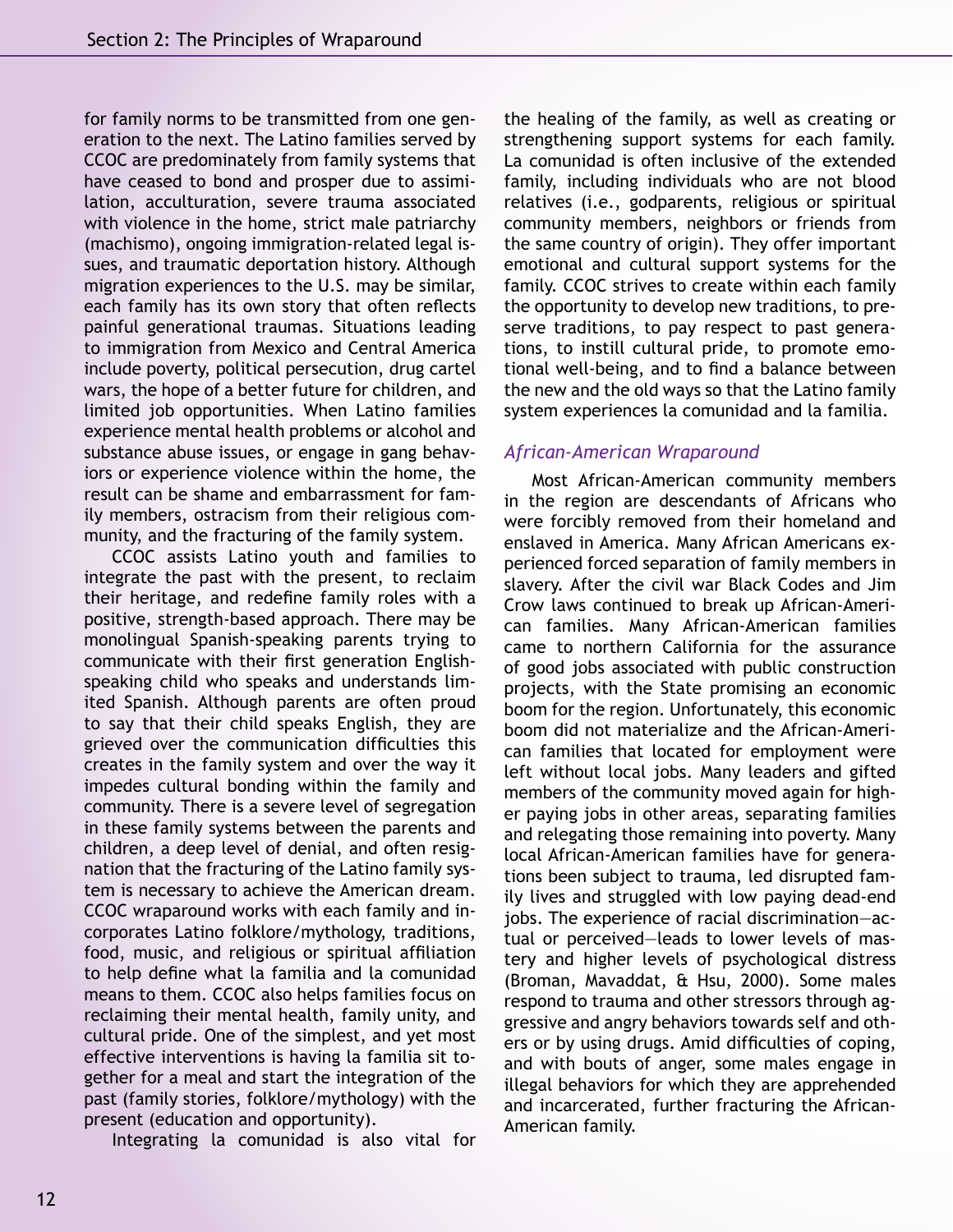Throughout its history, the mental health field has often pathologized religious or spiritual individuals (Bergin & Jensen, 1990). Nevertheless, reaching the African-American community usually involves collaborating with African-American churches. Many African Americans have used their church as a major coping mechanism in handling the often overwhelming pain of racial discrimination (Billingsley, 1994). Acknowledging this, CCOC has established strong participation of African American pastors on its governance body, including one who served as its president. Of the four African-American staff employed by CCOC, two are pastors and another is a pastor's daughter.

The African-American team incorporates the conceptual framework of the rites of passage, developed by Ron Johnson, Executive Director of the National Family Life and Education Center in Los Angeles. Rites of passage programs have gained popularity in many African-American communities as a way of developing a positive African-American identity in young male and female adolescents (Harvey, 2001). The rites of passage are based on meeting different developmental tasks from a biblical framework and African ceremonies. The 10 rites are: (a) personal; (b) emotional; (c) spiritual; (d) mental; (e) social; (f) political; (g) economic; (h) historical; (i) physical; and (j) cultural. The rites of passage personal domain says, "Life can seem hard and unfair, but our ability to Love, struggle and overcome obstacles produces the fruit of our labor and gives us the Faith to go on." The African-American team uses a faith-based approach that has arisen over the centuries of struggling to overcome persecution and legal obstacles to find personal, communal, and spiritual liberation. Families' struggles are discussed in relation to how they mirror the struggle of people in the Bible, as well as African Americans before and after emancipation. CCOC families draw strength from these references, and gain inspiration, insight, and resolve.

# **Outcomes of Cultural-Based Wraparound**

A preliminary look at outcomes suggest that CCOC's approach ensures consistently incorporated culturally competent services that are effective in reducing clinical problems in youth. As part of the Cultural and Linguistic Competence Implementation Sub-study of the National Evalu-

# **Figure 1. Caregiver Ratings of Provider Cultural Sensitivity**



*Caregiver Ratings of Provider Cultural Sensitivity*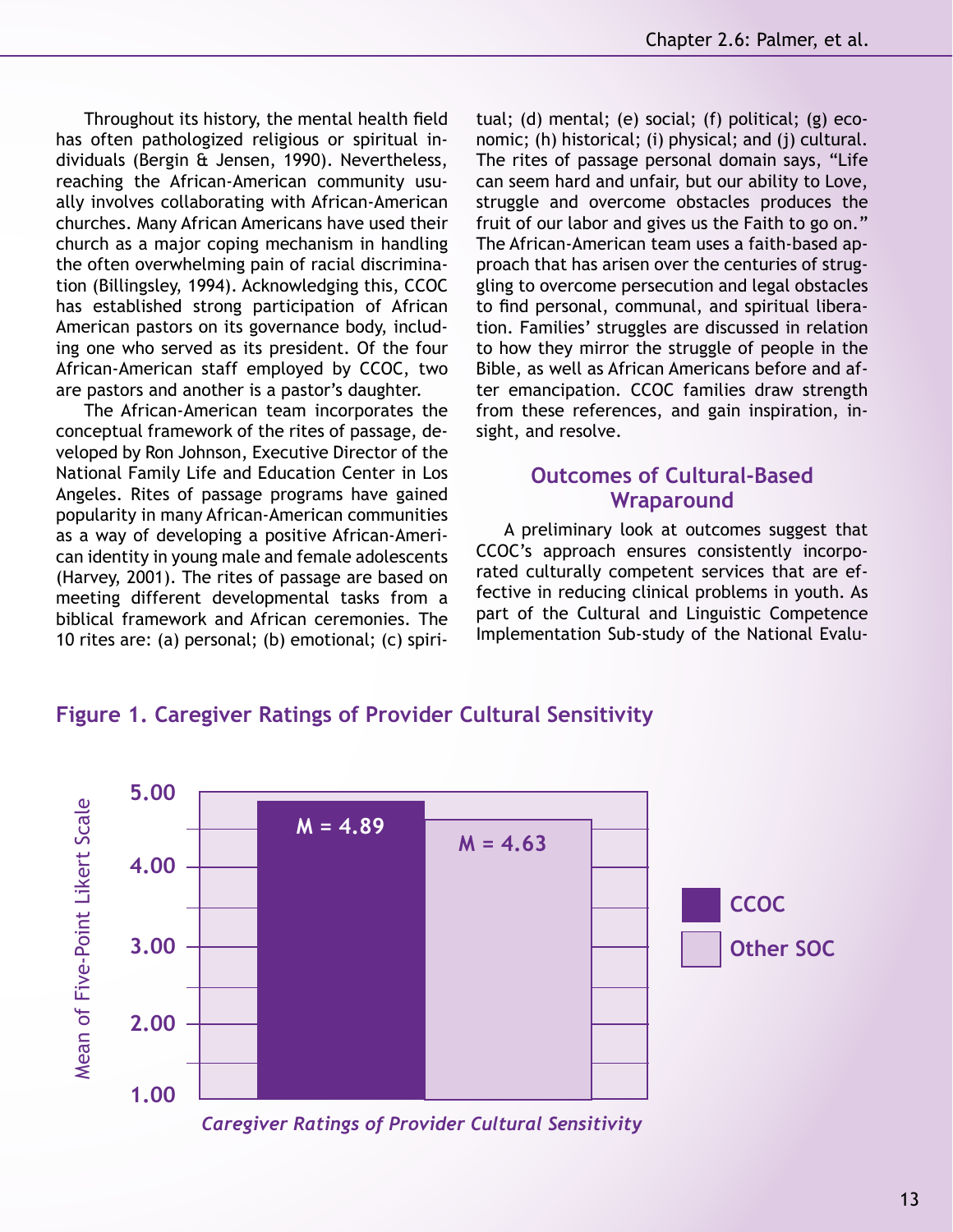

**Figure 2. Total Problem Scale**

ation conducted by Walter R. McDonald & Associates (WRMA), and ICF Macro (Macro 2009), CCOC families reported high satisfaction with cultural sensitivity and clinical services. WRMA and Macro (2009) also found that CCOC wraparound teams:

*create an environment of safety, positive regard, and nonjudgmental support underpinned by the cultural beliefs and tradition of each community. Respondents reported services were delivered in the language and from the cultural belief system of the family member.* 

CCOC participates in the National Evaluation of the Comprehensive Community Mental Health Services for Children and Their Families Program of SAMHSA funded systems of care grantees. CCOC youth and families are given the option of enrolling in the longitudinal study of the National Evalu-

ation, which allows for the comparison of CCOC to other system of care grantee sites funded by SAMHSA. The study includes a Cultural Competence and Service Provision Questionnaire of 10 items that measure the cultural sensitivity of the primary service provider as reported by the youth's caregiver. The questionnaire uses a fivepoint Likert-type format ranging from 1 (never) to 5 (always). An aggregate mean score is created to produce a provider cultural sensitivity quotient. Mean CCOC scores were compared to those of 29 other system of care funded communities. At 12 months of service, the scores for CCOC compared with other system of care funded communities were significantly higher for provider cultural sensitivity (Figure 1; t  $(33.7) = 4.59$ , p < 0.001).

 A second measure, the Child Behavior Checklist (CBCL; Achenbach, 1991) also suggests that CCOC outcomes are superior to average improve-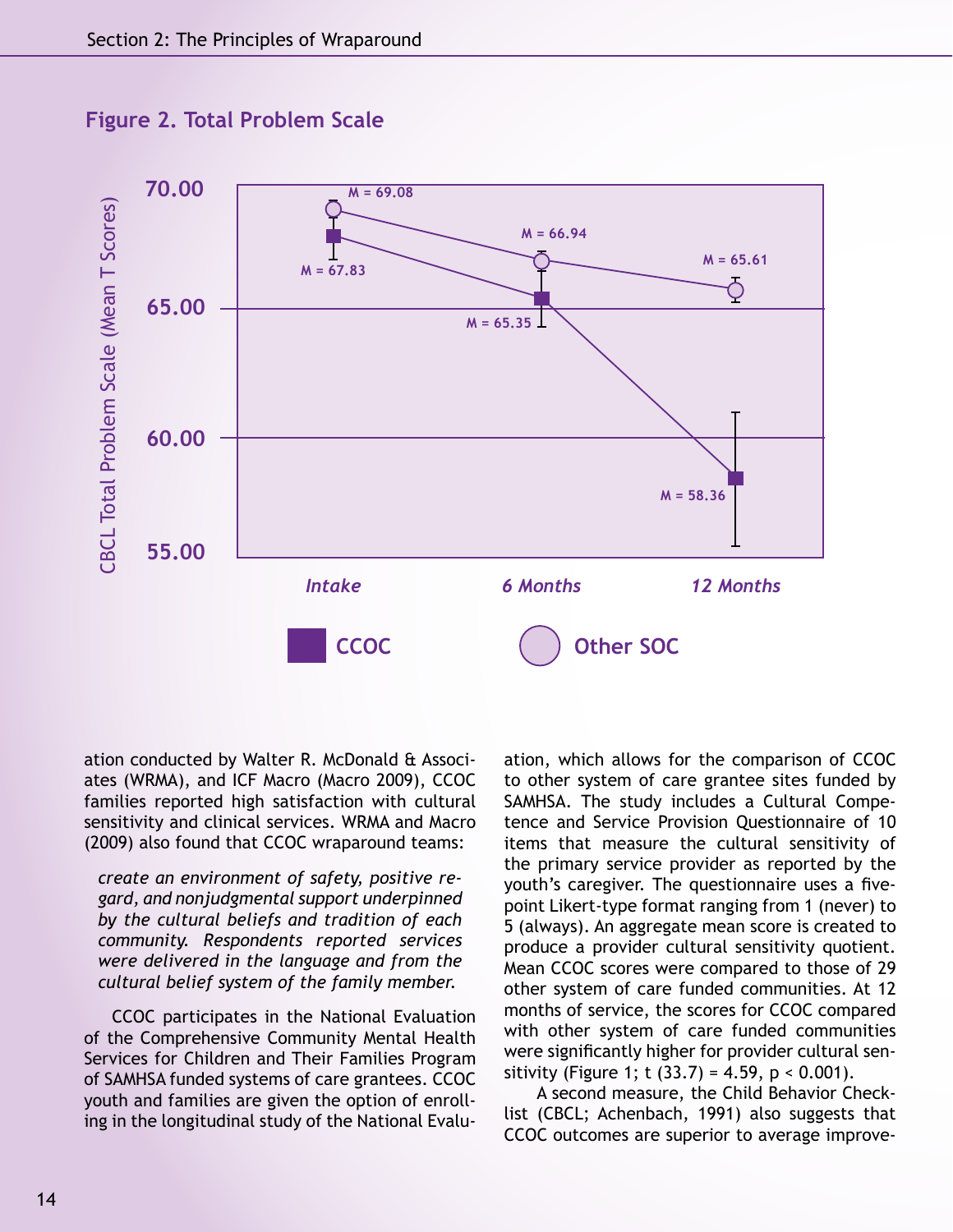ments achieved in other sites based on mean score differences. The figure below illustrates that although CBCL Total Problem Scale for CCOC was similar to those of cohort communities at the time of intake, youth reassessed after 12 months in CCOC show fewer problem behaviors compared with other systems of care sites for a comparable 12-month period. The difference between CCOC and other sites is substantial (more than one standard deviation) and statistically significant for the Total Problem Scale (Figure 2, t  $(27.7)$ = -2.43, p = 0.022).

In addition to high scores in cultural sensitivity and greater reduction in problem behaviors, caregivers of youths enrolled in CCOC also report higher satisfaction with CCOC services compared with average satisfaction scores across caregivers at other systems of care sites. Satisfaction with services was measured by the Youth Services Survey for Families (YSS-F; Brunk, Koch, & McCall, 2000), which assesses satisfaction with services and outcomes, and produces an overall satisfaction score. As shown in Figure 3, CCOC was statistically higher for each scale of the YSS-F at 12 months compared to the mean of other systems of care sites, suggesting that culture-based wraparound services may contribute to higher service satisfaction levels (Services, t  $(38.0)$ = 7.14, p < 0.001; Outcomes, t (33.2)= 4.61, p < 0.001; Overall, t  $(35.2) = 6.06$ ,  $p < 0.001$ ).

# **Results of Youth Satisfaction Survey (Family)**

Additionally the Wraparound Fidelity Index v. 4.0 (WFI) was used to assess wraparound fidelity across the four racial and cultural groups (Bruns & Walker, 2008). CCOC overall scores were above national means, which suggests that it is possible to provide culture-based wraparound without losing fidelity to the wraparound process.



# **Figure 3. Parent Satisfaction: CCOC Vs. Other SOC**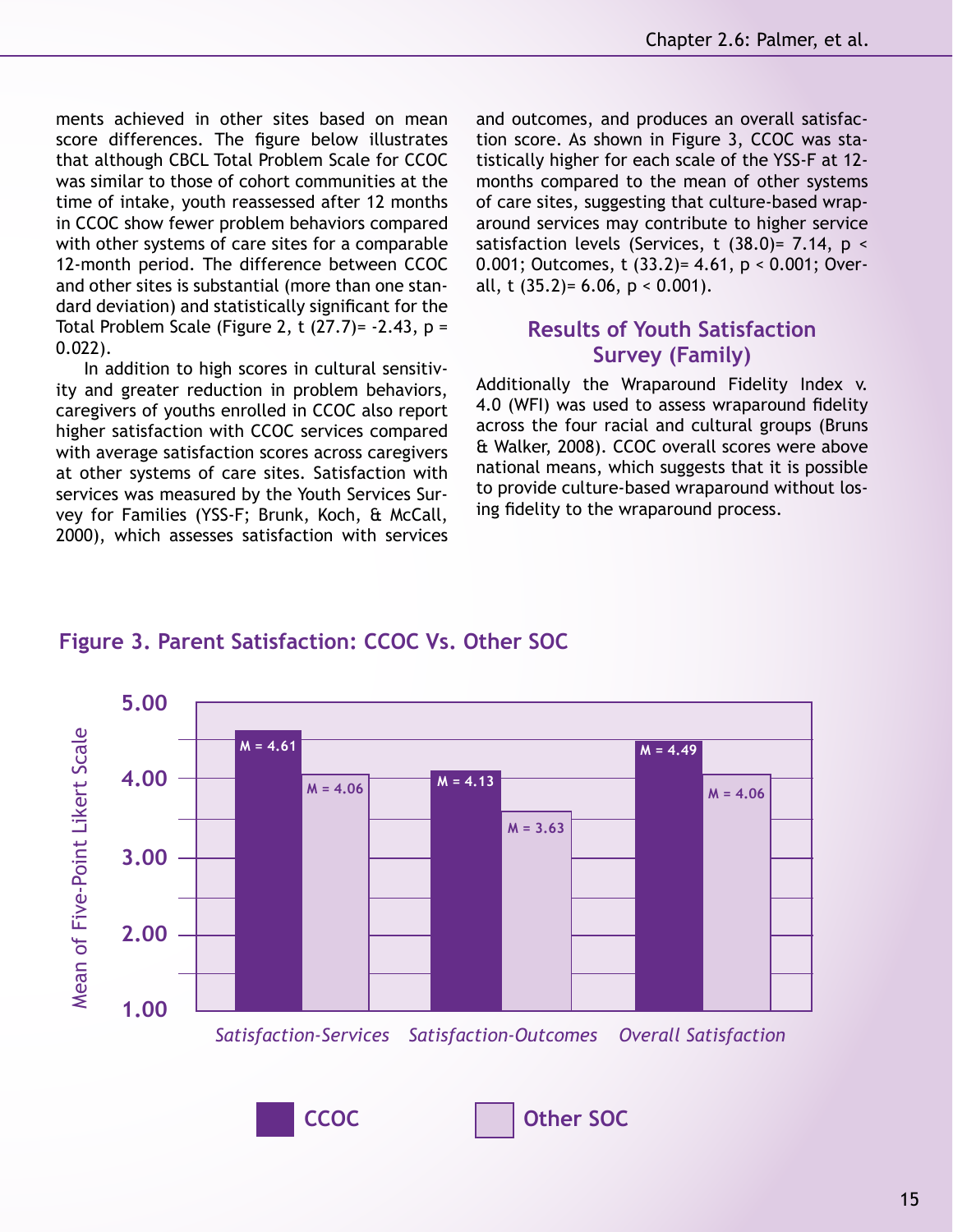## **Implications and Limitations**

The culture-based wraparound model designed by CCOC is intended to establish a higher standard for cultural competence in wraparound implementation. The preliminary results from this small cohort of youth and their families are promising. Findings from this review suggest that a culture-based wraparound program is responsive to personal preferences of racially and culturally diverse youth and their families, and may contribute to greater reductions in problem behaviors coupled with higher caregiver satisfaction compared to non-culture based programs. The WFI results also suggest that it is possible to establish culture-based processes while maintaining fidelity to the wraparound model.

Additionally, independent program evaluations for cultural competence have found CCOC to be reaching its clinical and programmatic objectives. Conclusions drawn from these findings are limited, however, in that systems of care comparison data represents a range of interventions that while including wraparound services, also includes intensive case management and other modalities.

The statistical differences in results between CCOC and other SAMHSA System of Care sites also could be a result of extraneous factors, such as simply having a high quality wraparound program, rather than having incorporated higher standards for cultural competence at the organizational and service delivery levels. Other possible factors include CCOC's comprehensive approach to community engagement, its awareness of intergenerational and historical trauma, its explicit reference to spirituality, or the higher premium that it may place on relationships and trust building with families. This being said, additional research as to the benefit of infusing cultural competence into wraparound programs serving youth from diverse cultures is worthy of continued exploration, as well as the influence of other programmatic and thematic elements that transcend specific cultural groups.

# **References**

Achenbach, T. M. (1991). *Manual for Child Behavior Checklist: 4-18 and 1991 Profile.* Burlington, VT: University of Vermont, Dept. of Psychiatry.

- Bergin, A. E., & Jensen, J. P. (1990). Religiosity of psychotherapists: A national survey. *Psychotherapy, 27,* 3-7.
- Billingsley, A. (Ed.) (1994). The Black Church. *National Journal of Sociology, 8*(1-2).
- Broman, C. L., Mavaddat, R., & Hsu, S.-Y. (2000). The experience and consequences of perceived racial discrimination: A study of the African Americans. *Journal of Black Psychology, 26,* 165-180.
- Brunk, M., Koch, J. R., & McCall, B. (2000). *Report on parent satisfaction with services at community service boards.* Virginia Department of Mental Health, Mental Retardation, and Substance Abuse Services.
- Bruns, E.J., Walker, J. S., Adams, J., Miles, P., Osher, T. W., Rast, J., VanDenBerg, J. D. & National Wraparound Initiative Advisory Group (2004). *Ten principles of the wraparound process.* Portland, OR: National Wraparound Initiative, Research and Training Center on Family Support and Children's Mental Health, Portland State University.
- Bruns, E. J. (2008). The research base and wraparound. In Bruns, E. J. & Walker, J. S. (Eds.), *The resource guide to wraparound.* Portland, OR: National Wraparound Initiative, Research and Training Center for Family Support and Children's Mental Health.
- Bruns, E. J., Sather, A. & Stambaugh, L. F. (2008). National trends in implementing wraparound: Results from the state wraparound survey, 2007. In Bruns, E. J. & Walker, J. S. (Eds.), *The resource guide to wraparound.* Portland, OR: National Wraparound Initiative, Research and Training Center for Family Support and Children's Mental Health.
- Cross, T., Earle, K., Echo-Hawk Solie, H., & Manness, K. (2000). Cultural strengths and challenges in implementing a system of care model in American Indian communities. *Systems of Care: Promising Practices in Children's Mental Health, 2000 Series, Volume I.* Washington, DC: Center for Effective Collaboration and Practice, American Institutes for Research.

Duran, E. (2006). *Healing the soul wound: Coun-*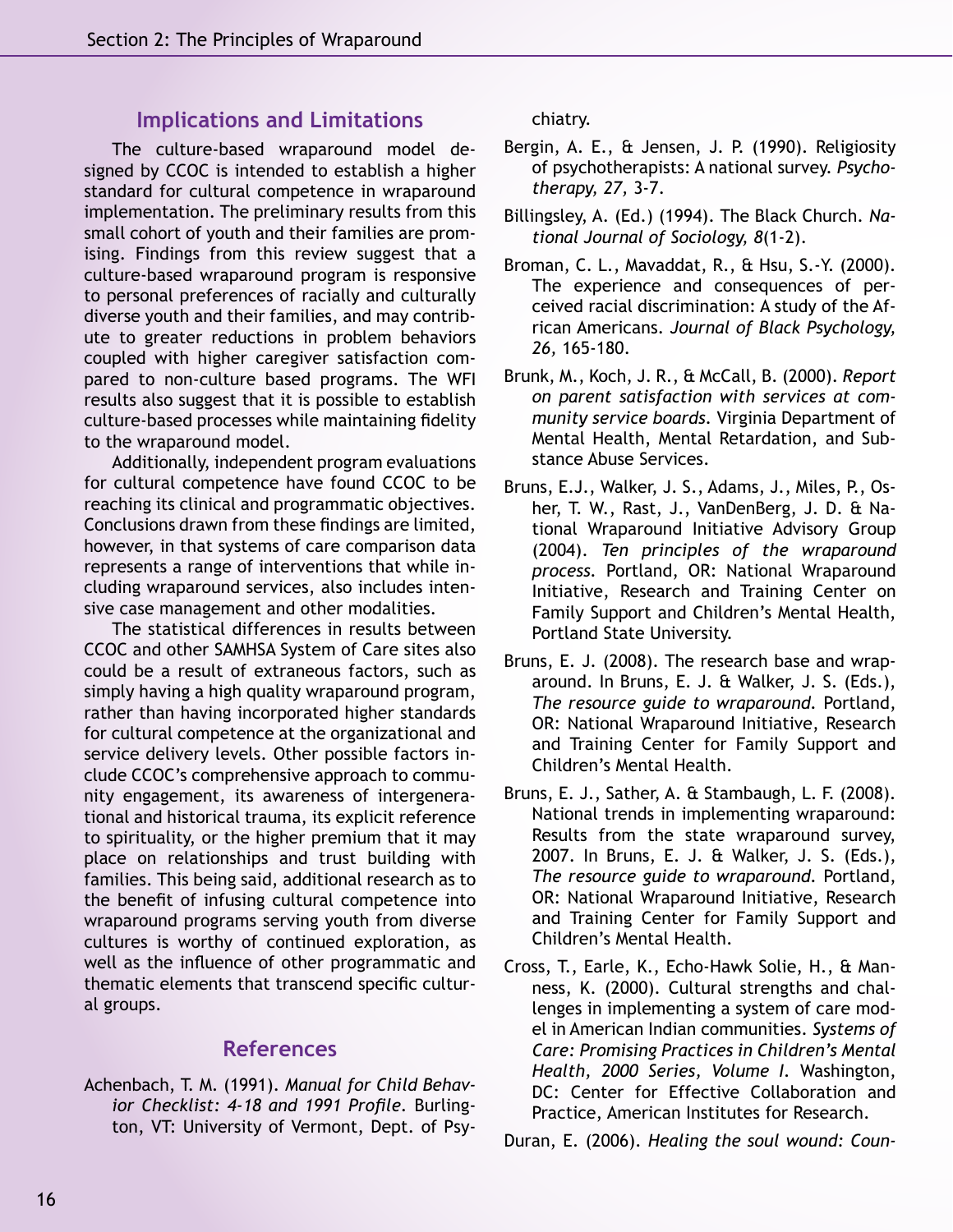*seling with American Indians and other native peoples.* New York, NY: Teachers College Press.

- Harvey, A. R. (2001). Individual and family intervention skills with the African Americans: An Africentric approach. In R. Fong & S. Furuto (Eds.), *Culturally competent practice: Skills, interventions and evaluations* (pp.225-240). Needham Heights, MA: Allyn & Bacon.
- Mouanoutoua, V. L., & Brown, L. G. (1995). Hopkins symptom checklist-25, Hmong version: A screening instrument for psychological distress. *Journal of Personality Assessment, 64*(2), 376-383.
- Niedzwiecki, M. & Duong, T. (2004). *Southeast Asian American statistical profile.* Washington, DC: Southeast Asian Resource Action Center.
- Penn, M., & Osher, T. (2008). The application of the ten principles of the wraparound process to the role of family partners on wraparound teams. In E. J. Bruns & J. S. Walker (Eds.), *Resource guide to wraparound.* Portland, OR: National Wraparound Initiative, Research and Training Center for Family Support and Children's Mental Health.
- Quincy, K. (1988). *Hmong: History of a people.*  Cheney, WA: Eastern Washington University Press.
- University of California Irvine Southeast Asian Archive. (1999). *Exodus.* Retrieved December 05, 2004, from http://www.lib.uci.edu/libraries/ collections/sea/seaexhibit/exodus.html.
- SAMHSA's National Mental Health Information Center, Center for Mental Health Services. Retrieved April 11, 2010, from http://mentalhealth.samhsa.gov/resources/dictionary. aspx#W
- Walker, J. S. (2008a). *How, and why, does wraparound work: A theory of change.* Portland, OR: National Wraparound Initiative, Portland State University.
- Walker, J. S. (2008b). Supporting wraparound implementation: Overview. In E. J. Bruns & J. S. Walker (Eds.), *The resource guide to wraparound.* Portland, OR: National Wraparound Initiative, Research and Training Center for

Family Support and Children's Mental Health.

- Walker, J. S., Bruns, E. J., & Penn, M. (2008). Individualized services in systems of care: The wraparound process. In B. A. Stroul & G. M. Blau (Eds.), *The system of care handbook: Transforming mental health services for children, youth, and families.* Baltimore, MD: Brookes Publishing.
- Walker, J. S., Bruns, E. J., VanDenBerg, J. D., Rast, J., Osher, T. W., Miles, P., Adams, J., & National Wraparound Initiative Advisory Group (2004). *Phases and activities of the wraparound process.* Portland, OR: National Wraparound Initiative, Research and Training Center on Family Support and Children's Mental Health, Portland State University.
- Walker, J. S., & Koroloff, N. (2007). Grounded theory and backward mapping: Exploring the implementation context for wraparound. *Journal of Behavioral Health Services & Research, 34,* 443-458.
- Walter R. McDonald & Associates, Inc. & Macro International, Inc. (2009) *Cultural and linguistic competence implementation substudy: Phase V of the national evaluation of the Comprehensive Community Mental Health Services for Children and Their Families Program.* Rockville, MD: Substance Abuse and Mental Health Services Administration.
- Yang, N. (1995). *History and origin of the Hmong.*  Retrieved March 01, 2007, from http://www. hmongcenter.org/briefhisofhm.html.

# **Authors**

**Scott Palmer** is a clinical and research psychologist, served for four years as clinical director for Connecting Circles of Care, a culture-based wraparound program. He is currently the Systems Performance Research Evaluations Manager for Butte County Behavioral Health.

**Tang Judy Vang** has served for four years as the clinician on the Hmong Team for Connecting Circles of Care, a culture-based wraparound program. She is currently finishing her PhD dissertation in the School of Social Work at Portland State University, and works for the University of Cali